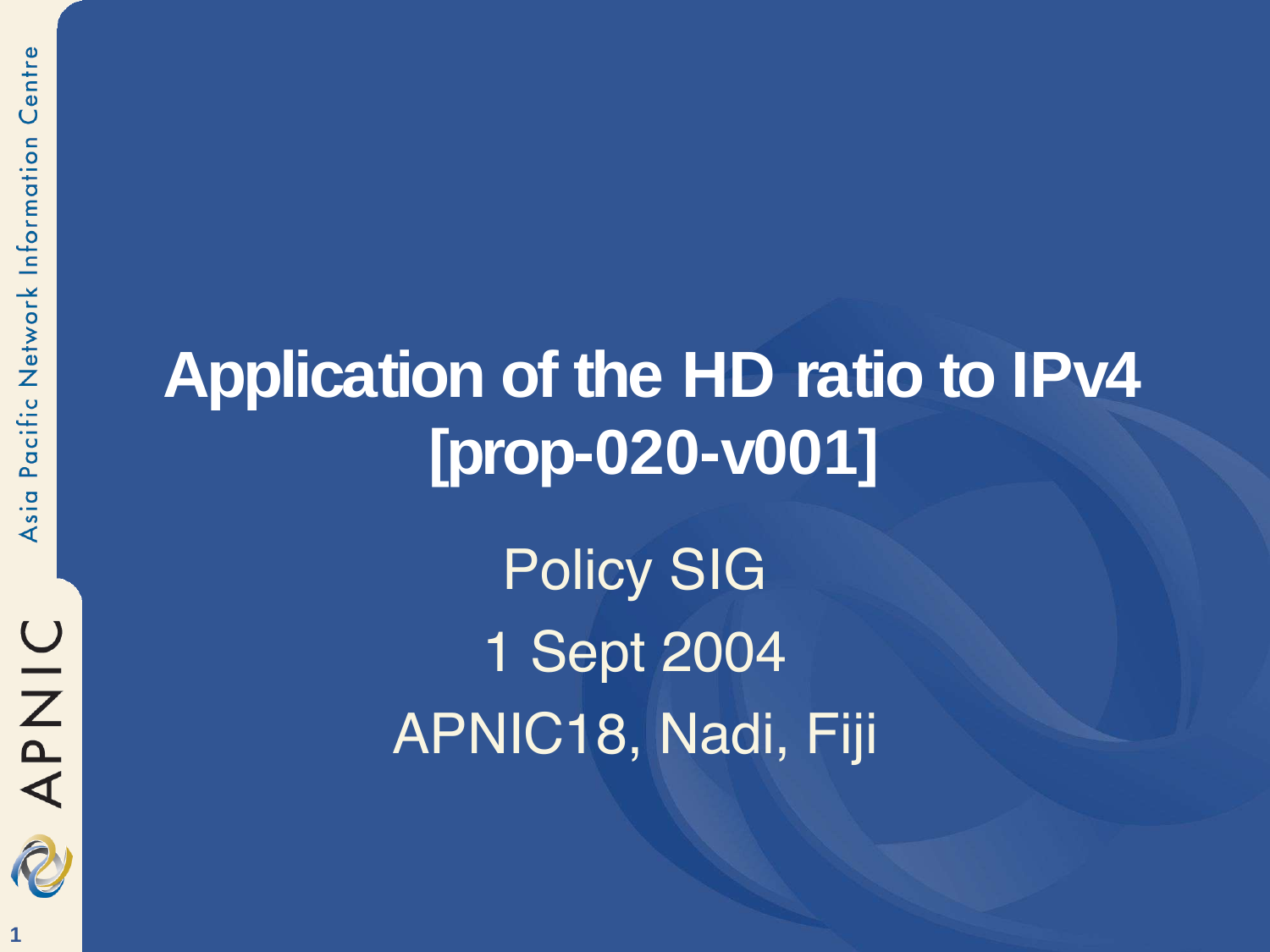#### **Document history** • APNIC16 'informational' presentation

- •Idea favourably supported
- Presentation 'world tour' •Considered at RIPE, ARIN and LACNIC meetings (more later)

• Submitted as a 'proposal' • Posted to sig-policy mailing list on 4 Aug • http://www.apnic.net/mailing-lists/sig-policy/archive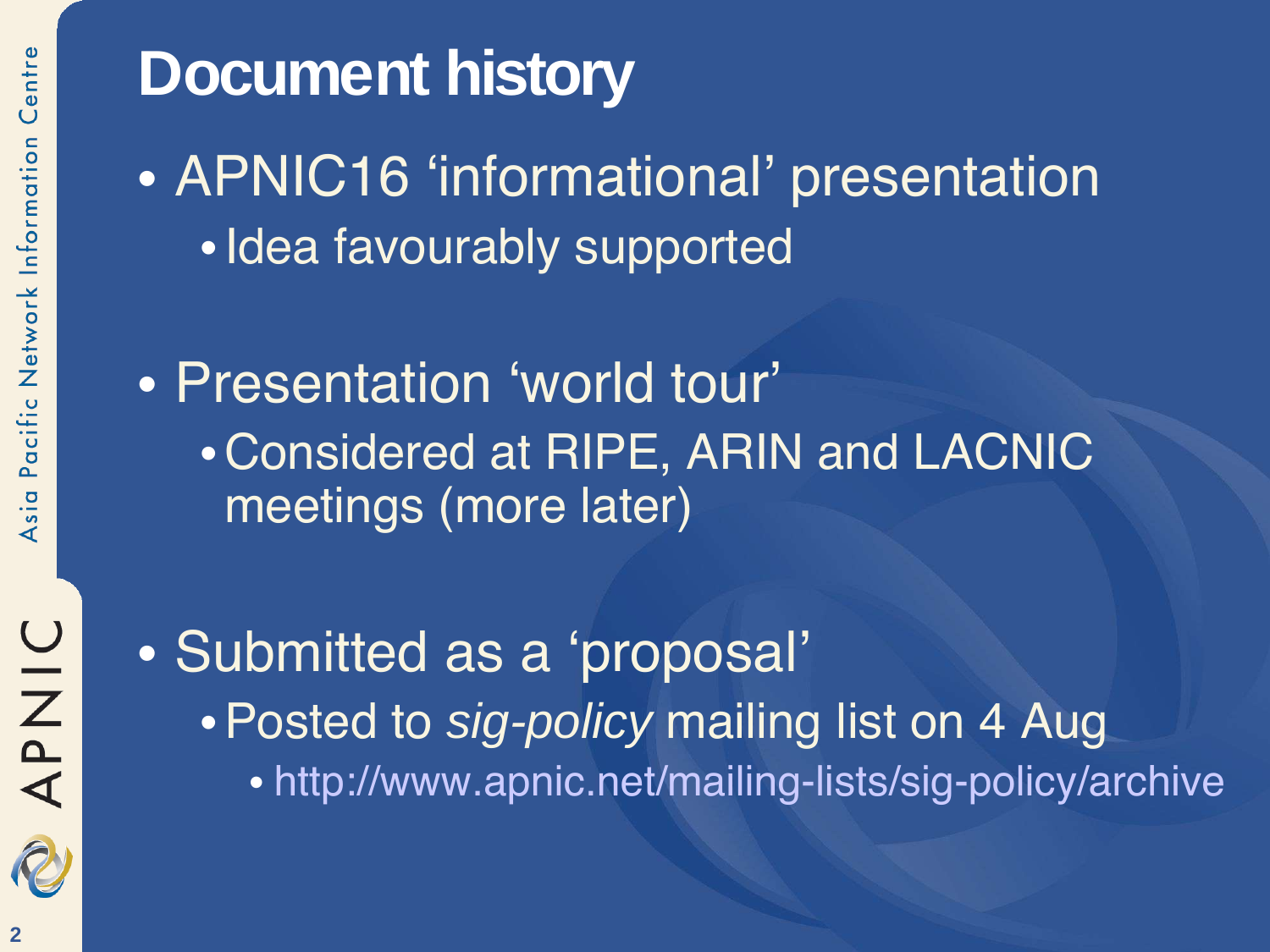

#### **What is the proposal?**

• Defining the threshold for requesting subsequent allocations

• Replace fixed 80% measure of utilisation with a variable % measure

#### • Motivation

•To apply a fairer and more just measure of utilisation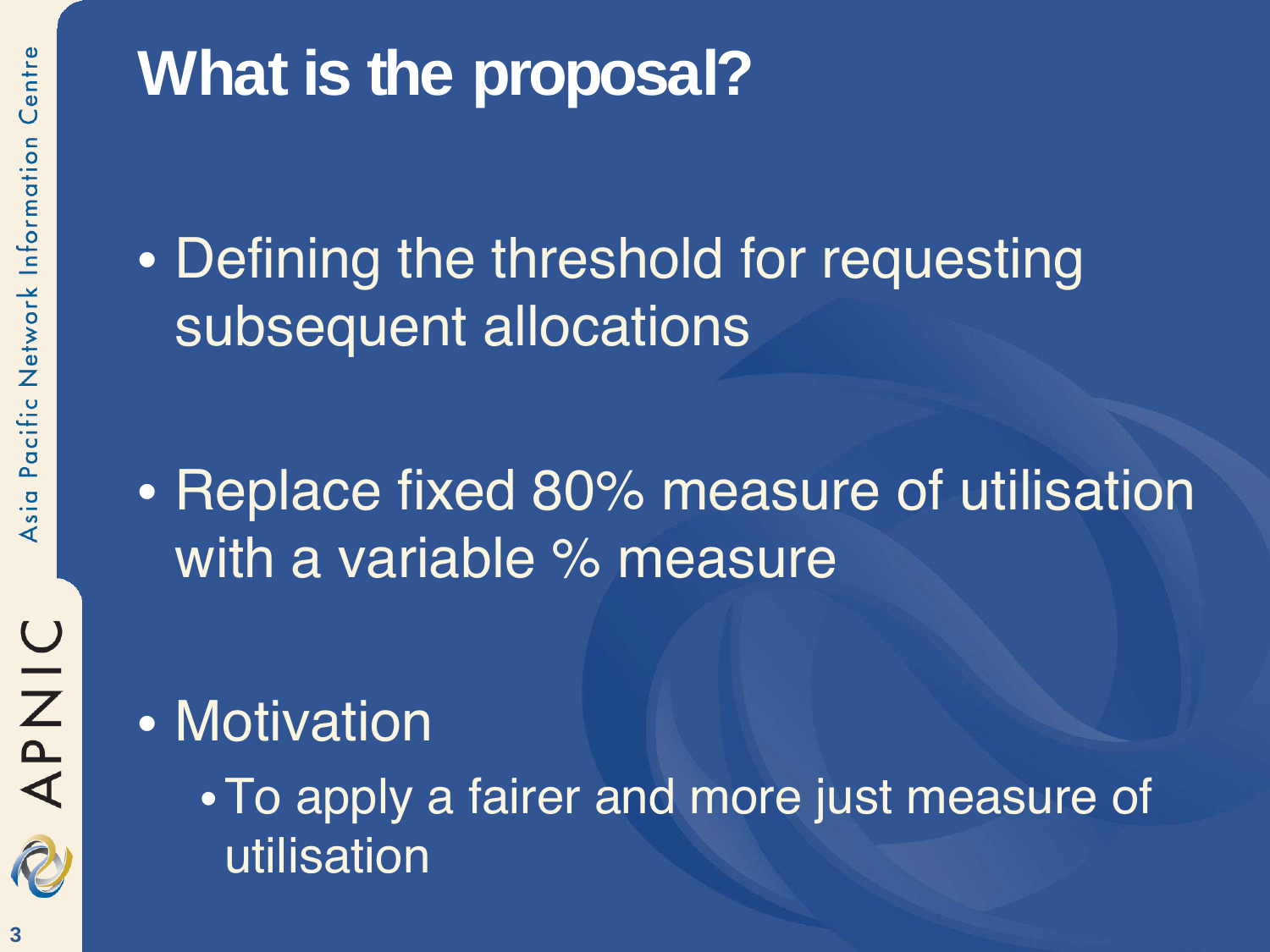#### **Current situation**

- **IPv4 policy** 
	- Fixed 80% utilisation requirement
		- Once 80% is sub-allocated or assigned, LIR can request additional block
	- Same 80% threshold for all address allocations
		- Regardless of size
- **IPv6 policy** 
	- Variable % utilisation requirement
		- Different % threshold for different sized address allocations
	- Recognises utilisation efficiency is related to size of block
		- Larger address allocation, lower utilisation threshold

APNIC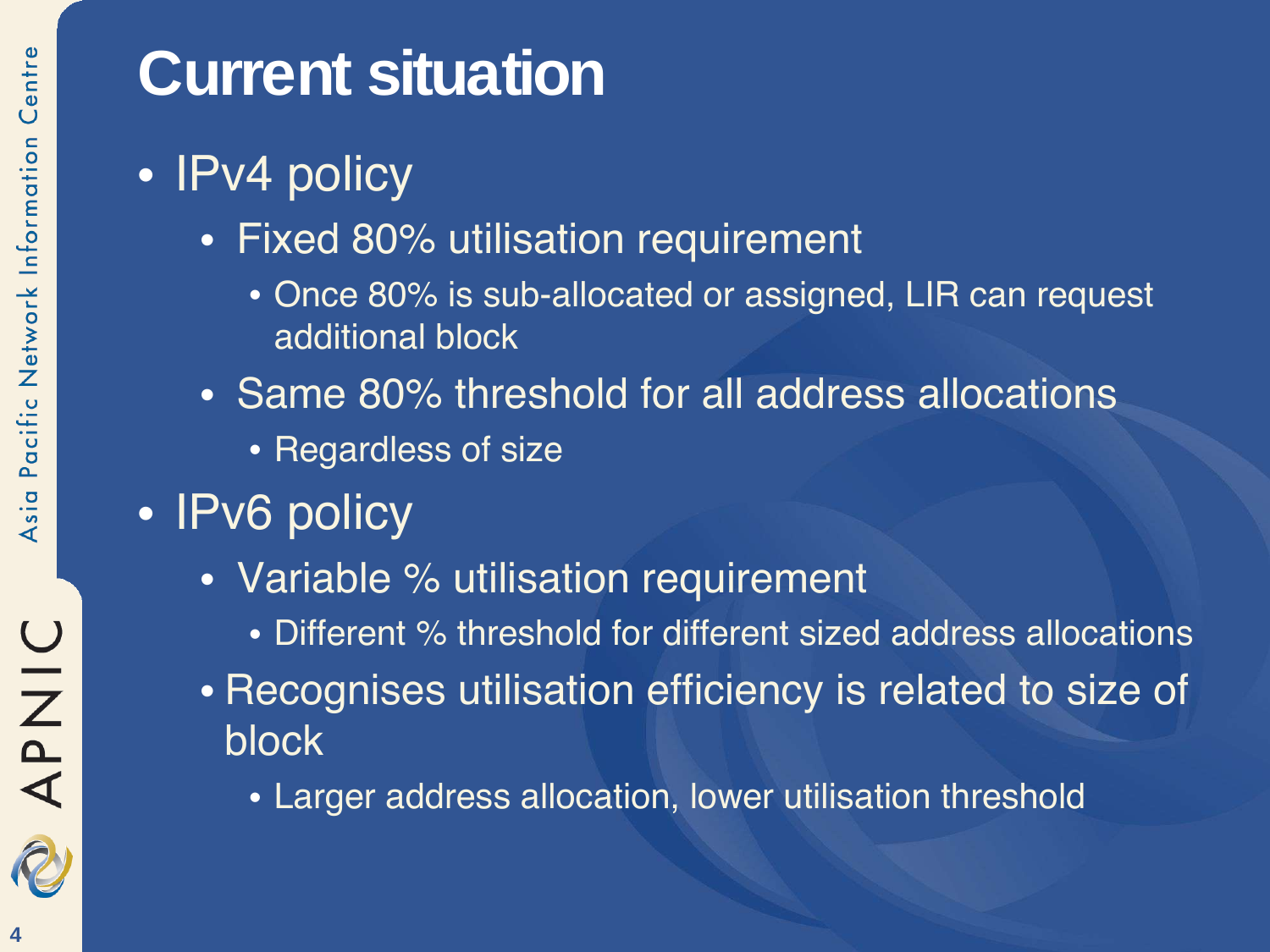**Problem statement** • Feedback to Secretariat • Larger LIRs have difficulty in meeting 80% •Unlike IPv6, no allowance for hierarchy in managing network addresses •"One size fits all" approach is unfair

**OINAR**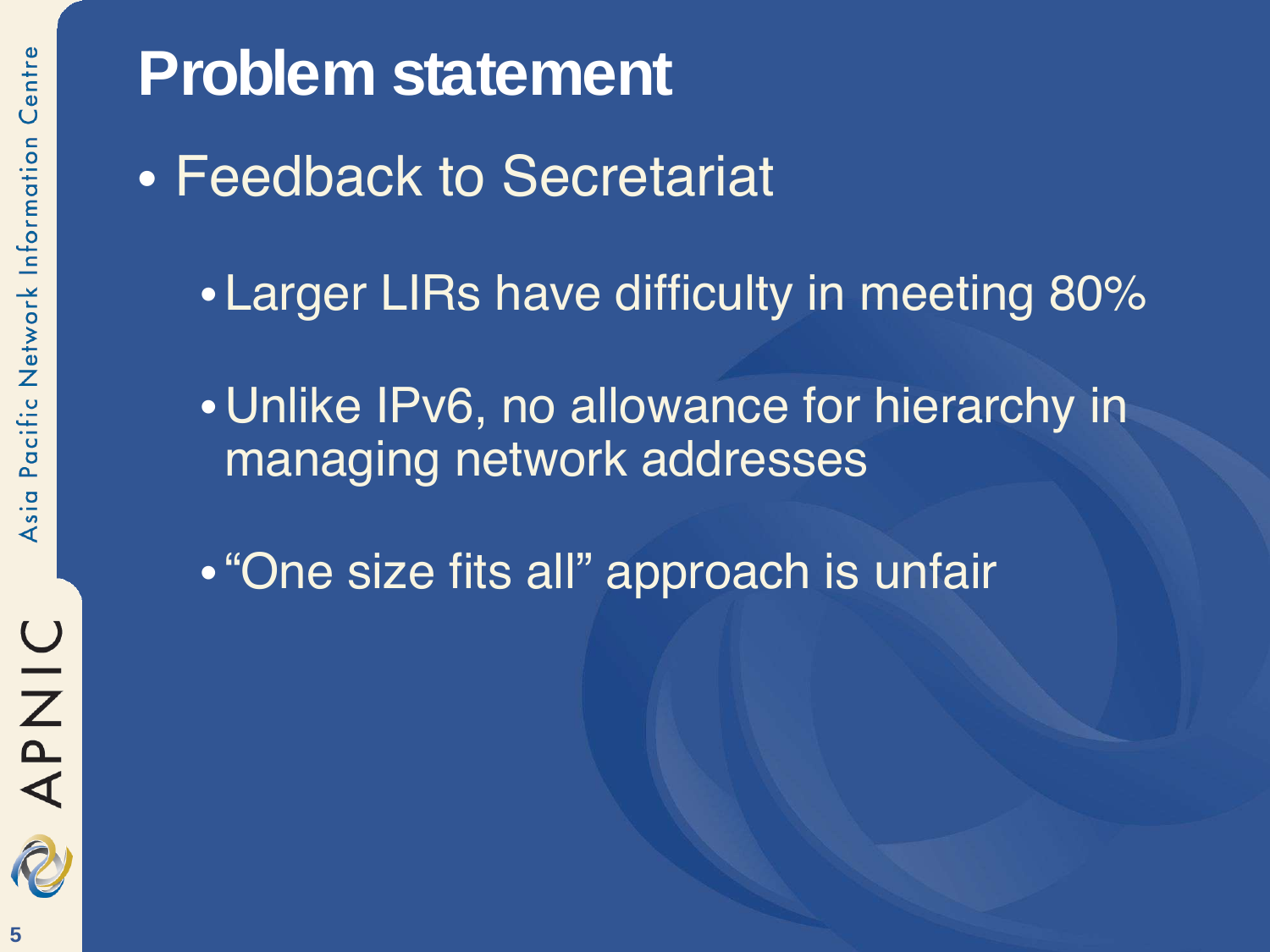#### **Basis of proposal**

• There is a relationship between the size of a network and the administrative complexity of managing address space of the network

• As a network grows the diversity and complexity in service types and product offerings increases

APNIC

2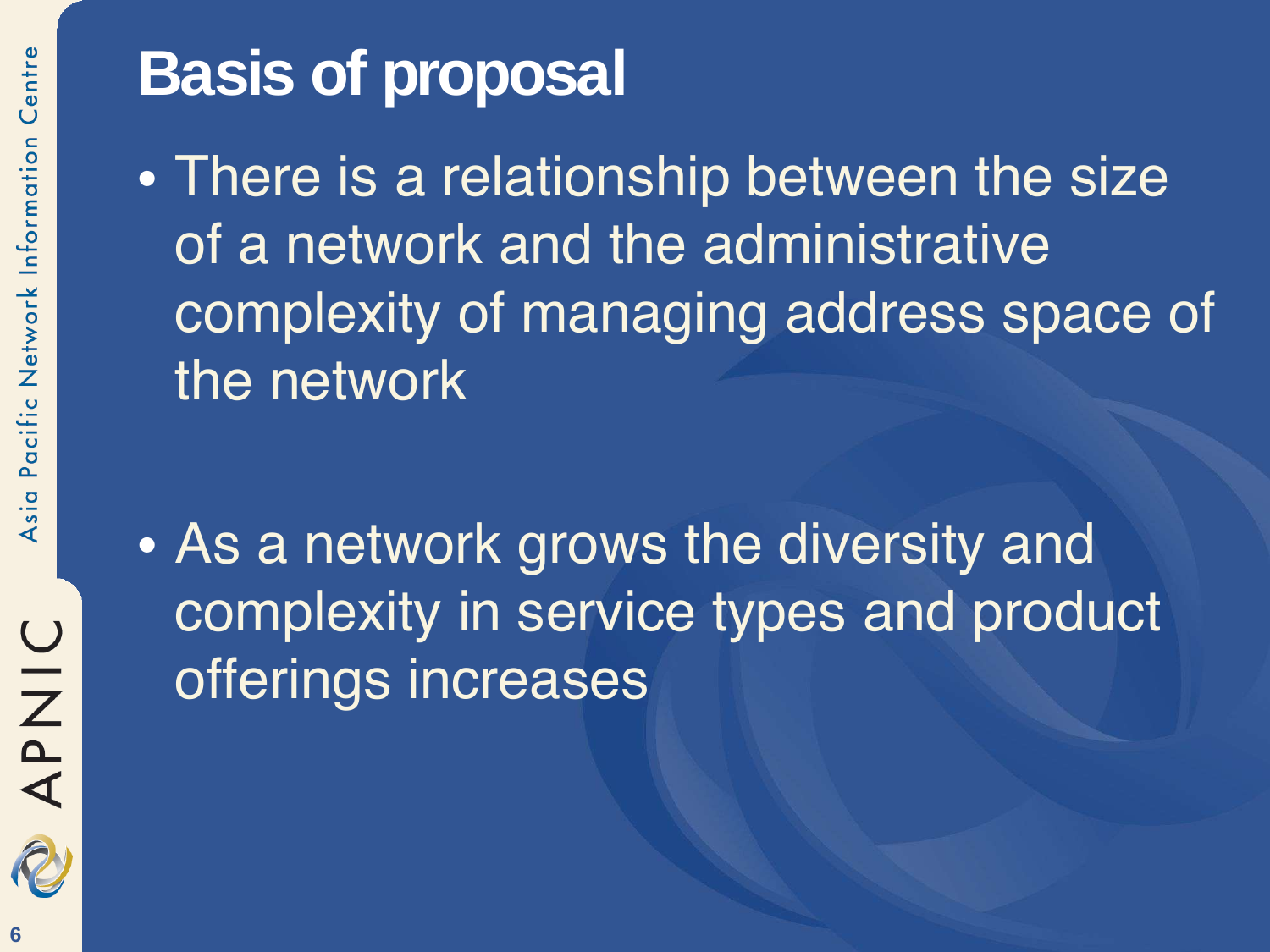

#### **More 'efficient' with less hierarchy**

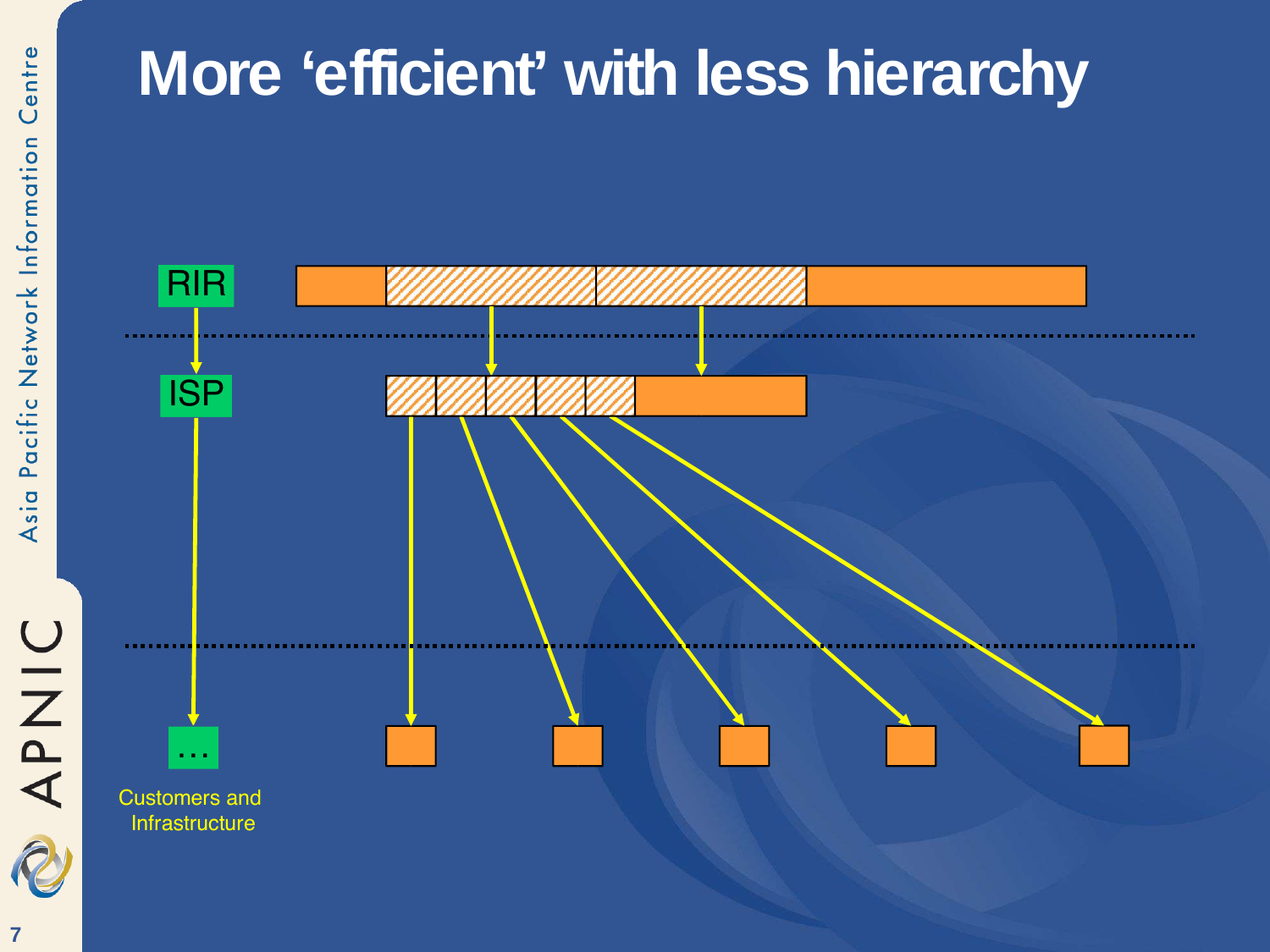#### **'Efficiency' loss through hierarchy**



Deeper hierarchy = lower efficiency

APNIC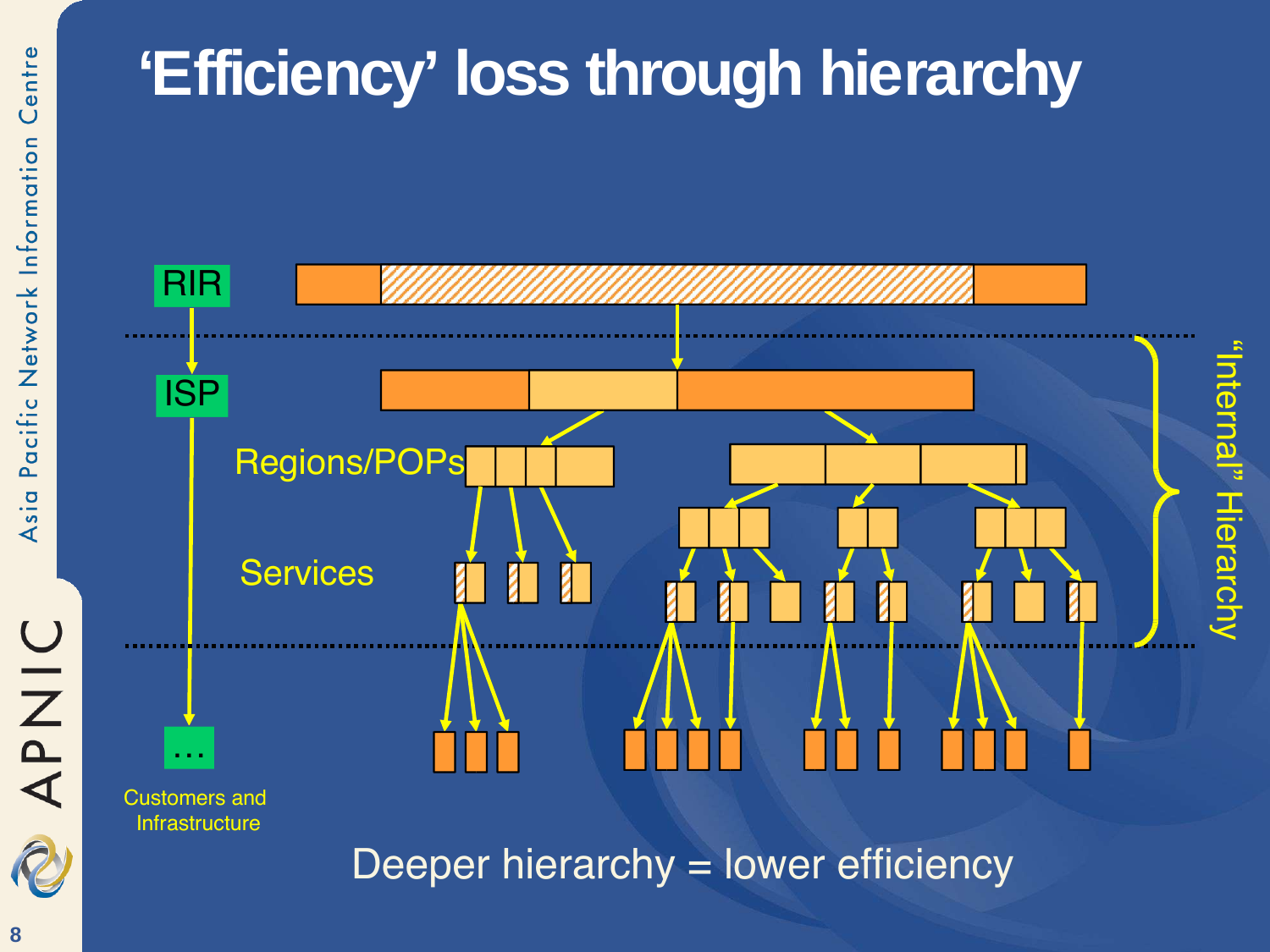#### **Utilisation 'efficiency'**

- Address management "efficiency" decreases as network becomes more hierarchical
	- 80% at 3 levels of hierarchy is 51.2% overall
		- With a fixed utilisation we assume 100% efficiency at lower levels
	- •Proportion of address "padding" increases with more hierarchy
	- •Tends to occur in larger networks
		- Greater diversity of services and infrastructure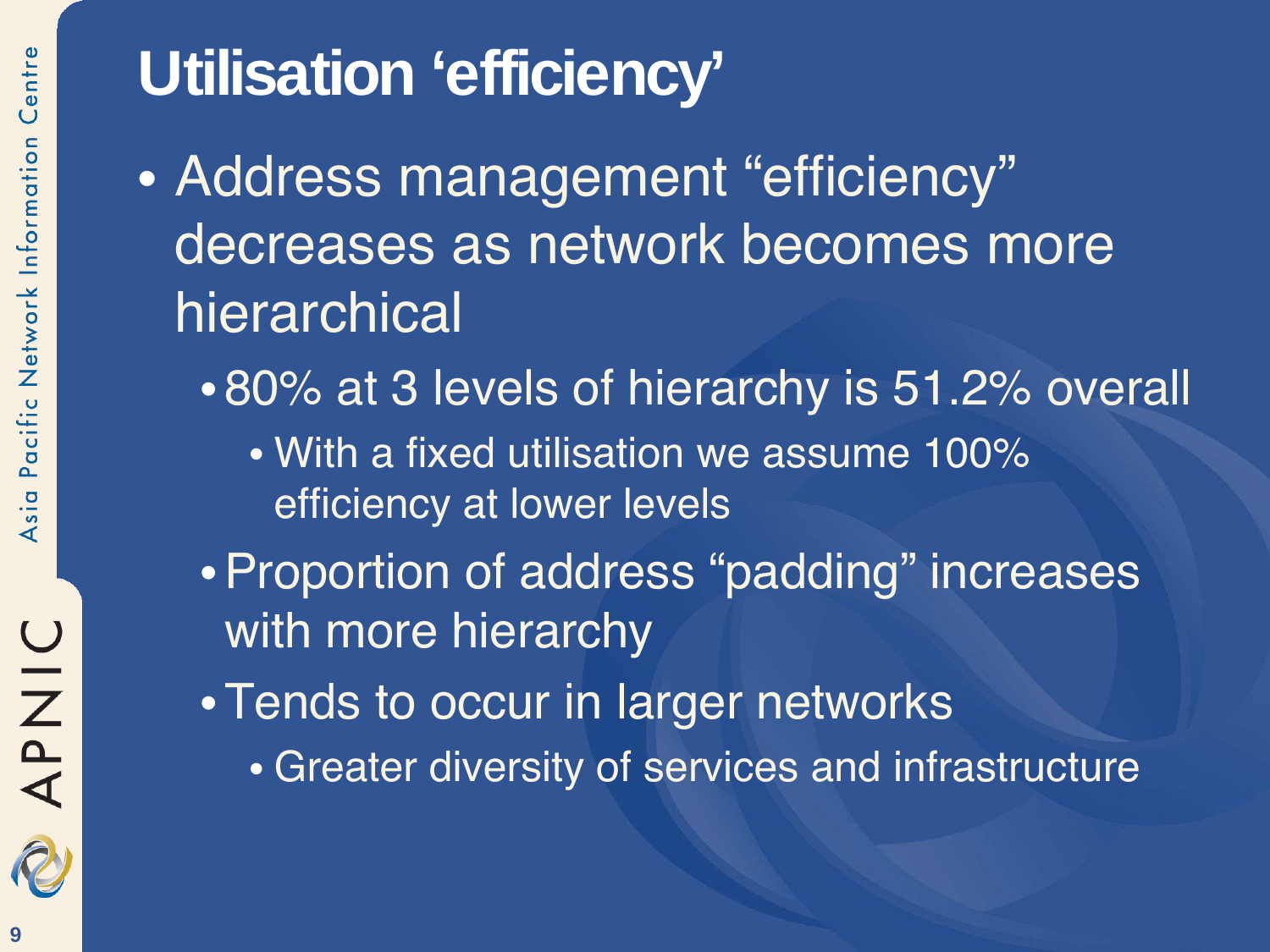#### **Proposes use of Host-Density ratio**

• Measures utilisation in hierarchically managed address space





- An HD-ratio value corresponds to a % utilisation
	- % utilisation decreases as the size of the address space grows
- The HD-ratio has been adopted for IPv6

R

APNIC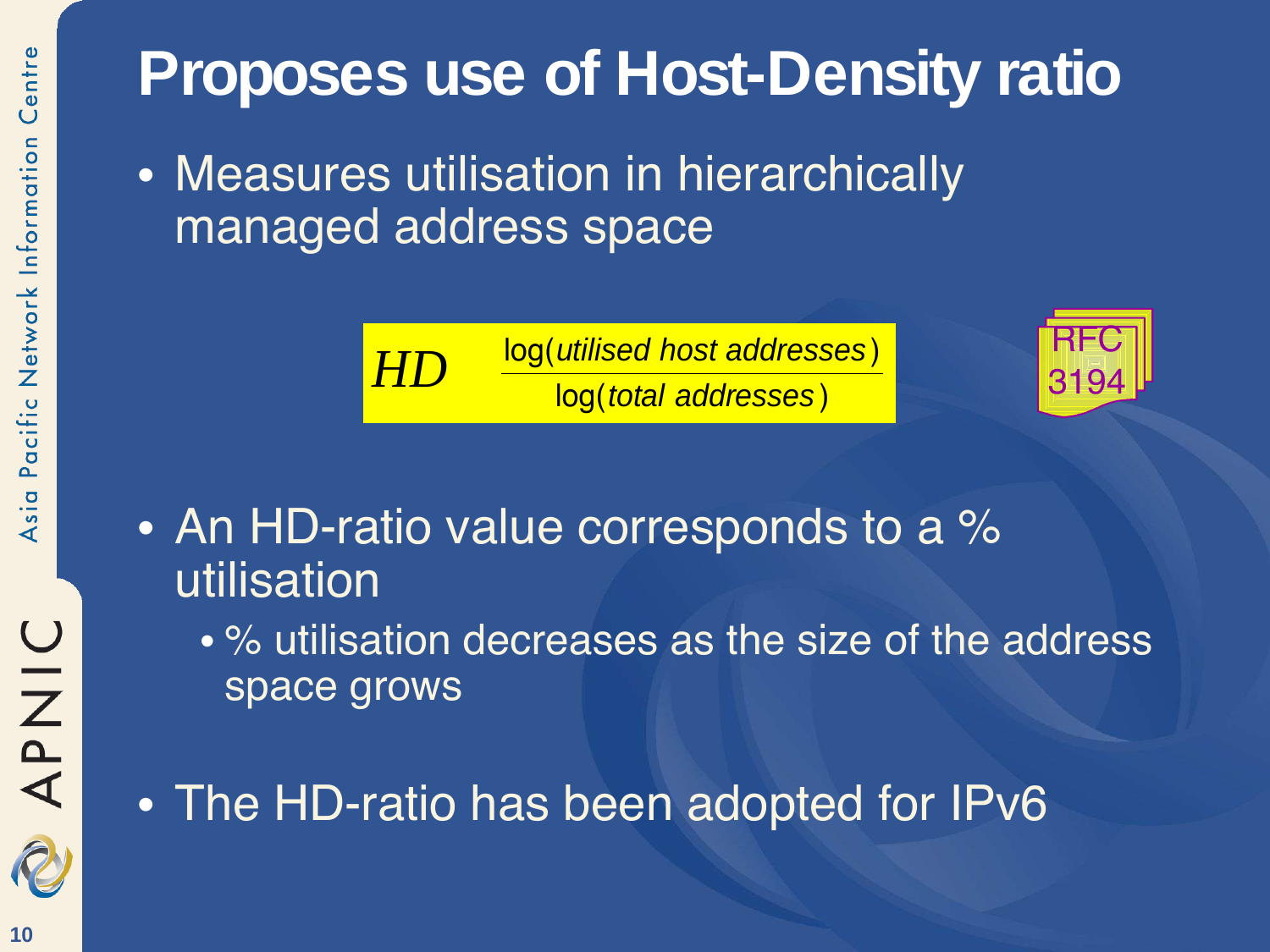

#### **Selection of the HD ratio value**

| <b>Size range</b> | <b>Depth</b> | <b>Utilisation</b> | <b>HD</b> ratio |
|-------------------|--------------|--------------------|-----------------|
| (prefix)          | (n)          | $(0.80*)$          | (calculated)    |
| /24 to /20        |              | 80%                | .960 to .973    |
| /20 to /16        | 1.5          | 72%                | .961 to .970    |
| 716 to 712        | $\mathbf{2}$ | 64%                | .960 to .968    |
| $/12$ to $/8$     | 2.5          | 57.2%              | .960 to .966    |
| /8 to /4          | З            | 51.20%             | .960 to .966    |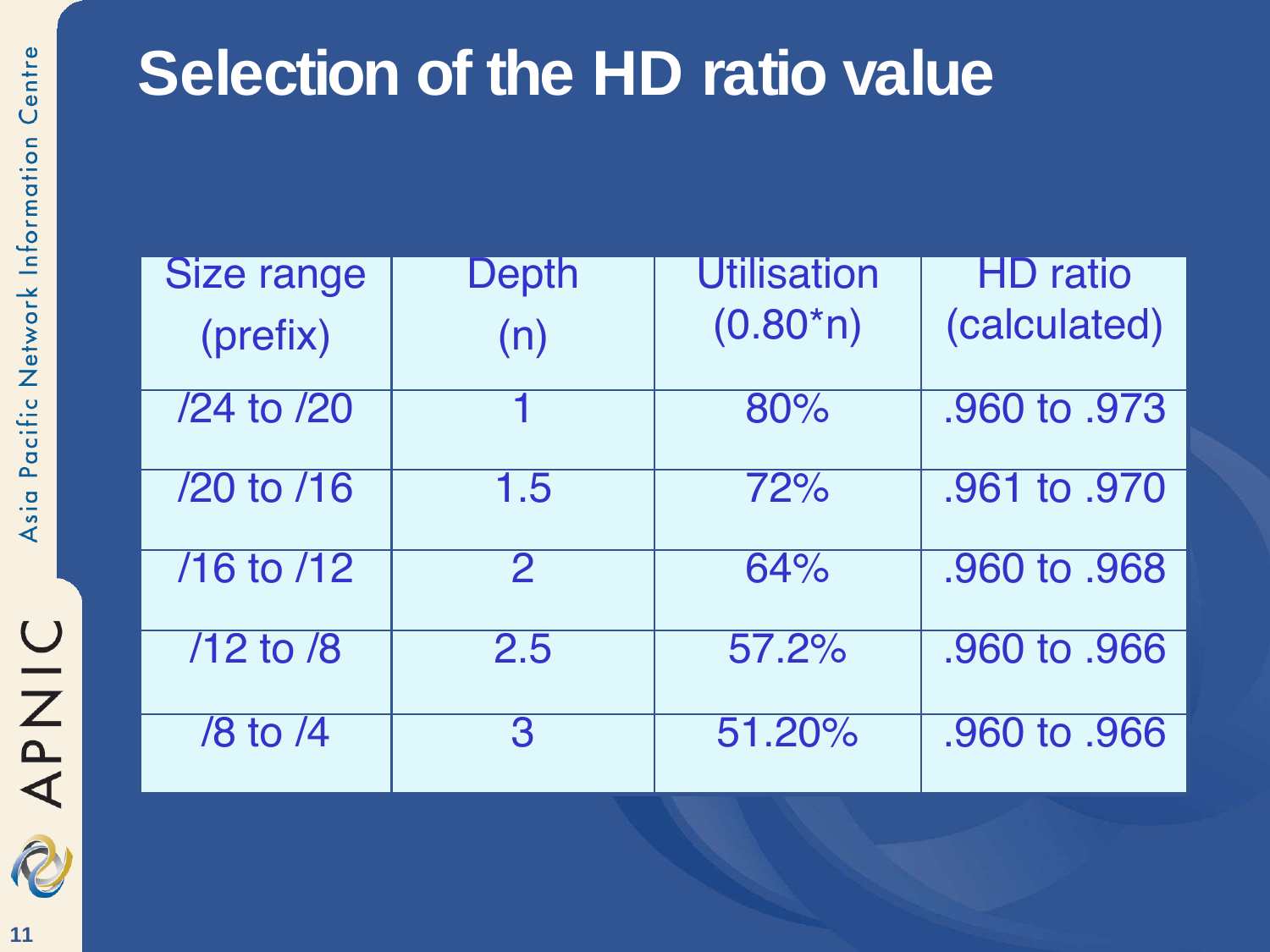

#### **Proposed flexible utilisation**

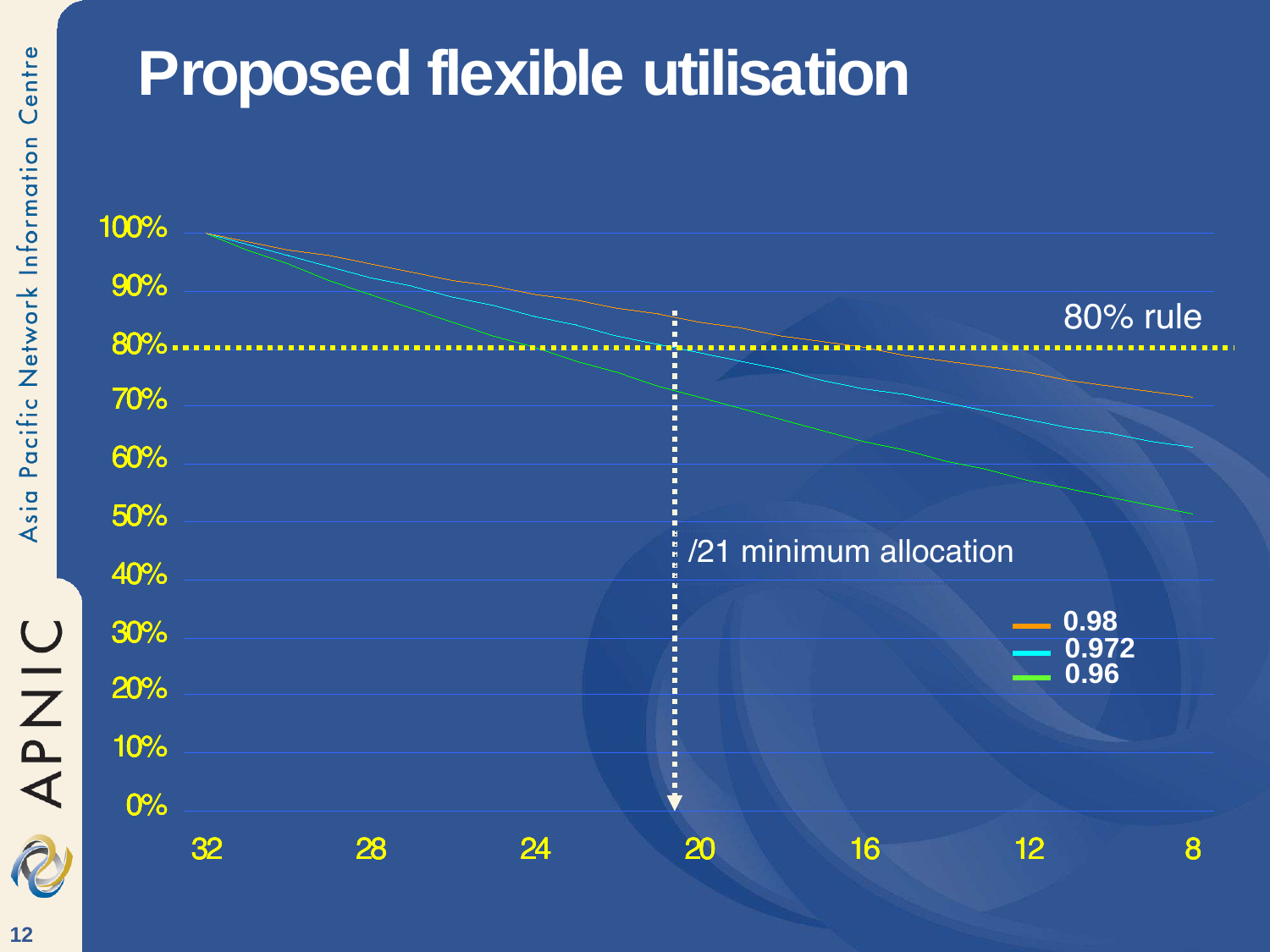

#### **Proposal summary**

- Proposes a realistic measure of 'utilisation'
	- •Recognises larger networks have greater diversity and network hierarchy
	- •Uses a simple lookup table
		- No need to do calculations
		- APNIC secretariat will develop tools

#### • Benefit

- •Fairer system
- •Amends current penalty applied to larger networks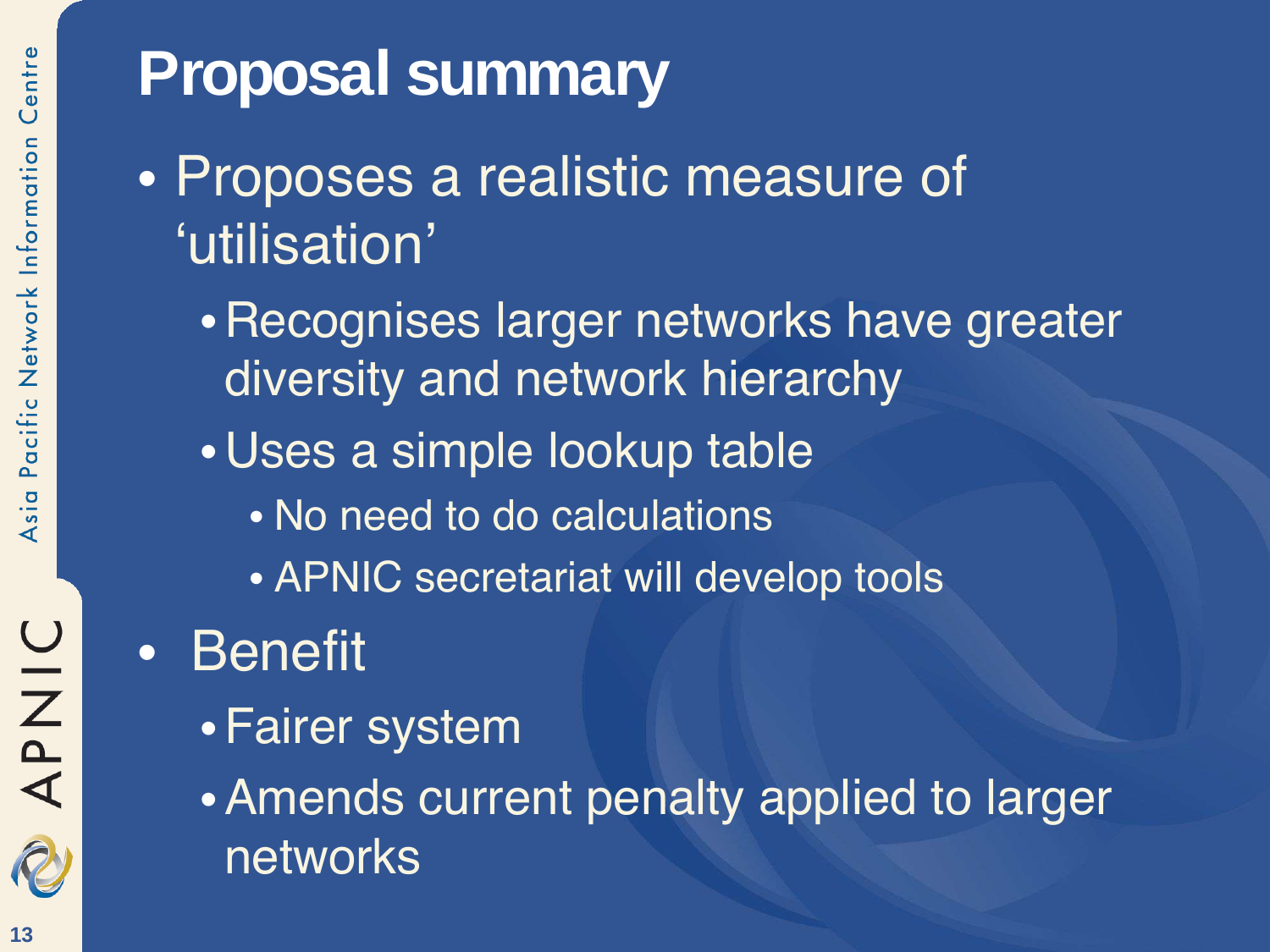#### **Feedback received on ML**

- Why not lower the utilisation threshold instead say 70%
	- Unnecessarily lenient with smaller network and still may not accommodate need for larger networks
- HD ratio is the wrong measure
	- What is the "best fit" to gradual decrease in "efficiency"?
	- Linear 'fit' does not accept argument of overhead in hierarchy
- Concern about impact to utilisation
	- Use more conservative HD ratio value
- Smaller networks also have difficulty?

APNIC

R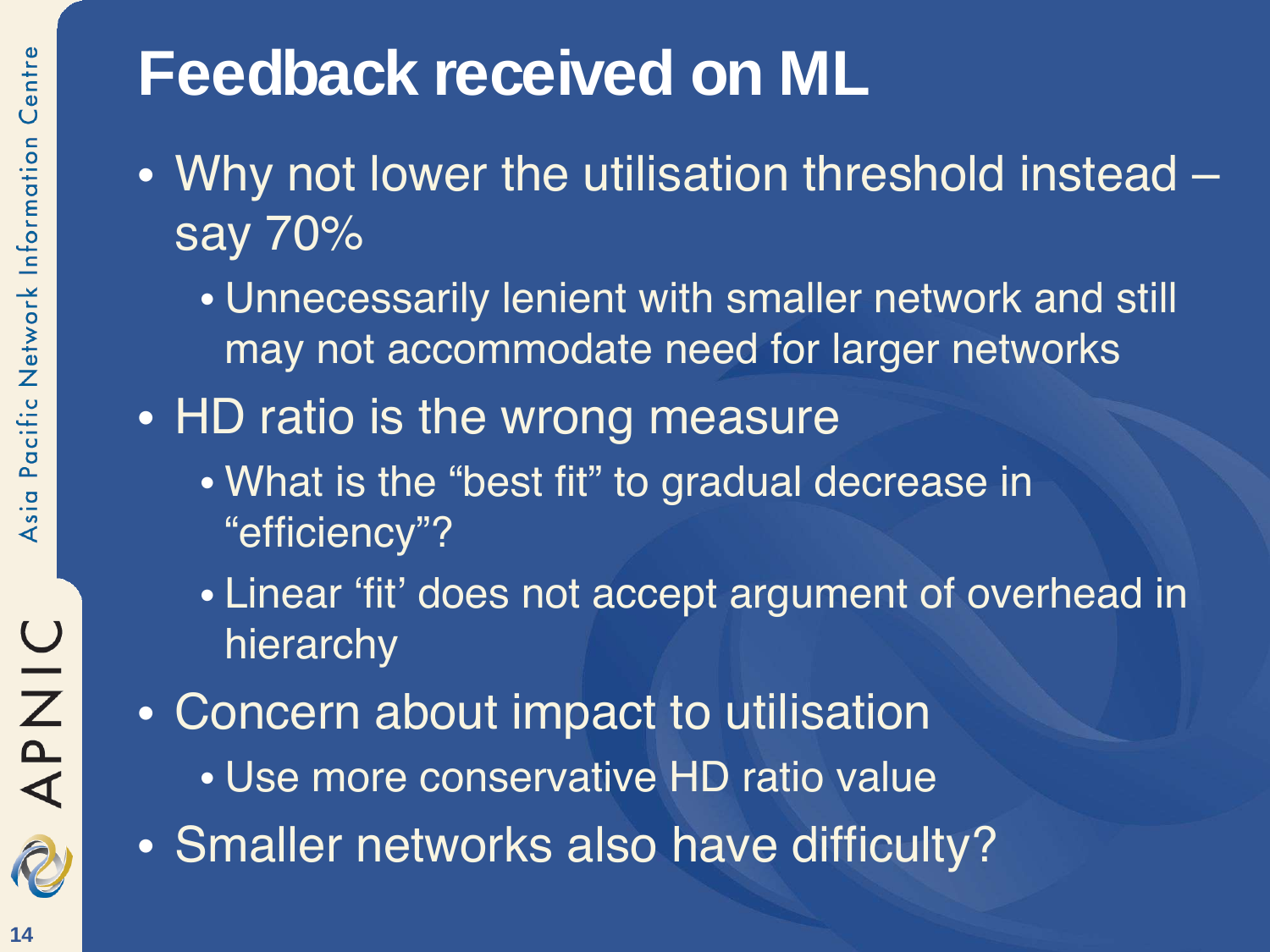#### **Impact on NIRs**

• NIRs expected to conduct an OPM with a view to a consistent policy

•The time-frame for implementation at discretion of the NIR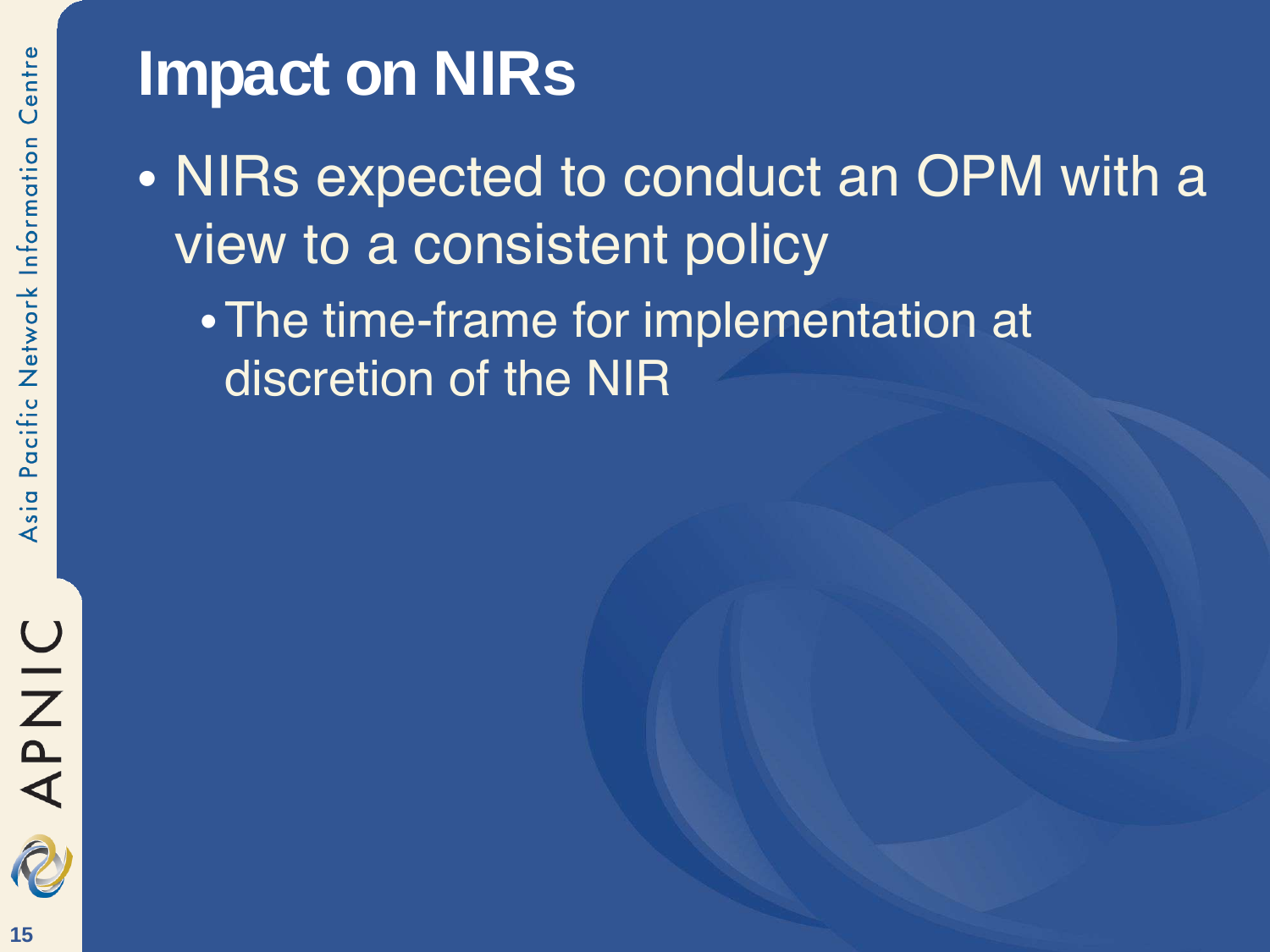**Status in other regions** • ARIN XII •Similar proposal raised and discussed • Proposal abandoned as "too complex" • LACNIC VI •Presented by APNIC staff as informational only • RIPE 48 •Presented by APNIC staff as informational only

APNIC

2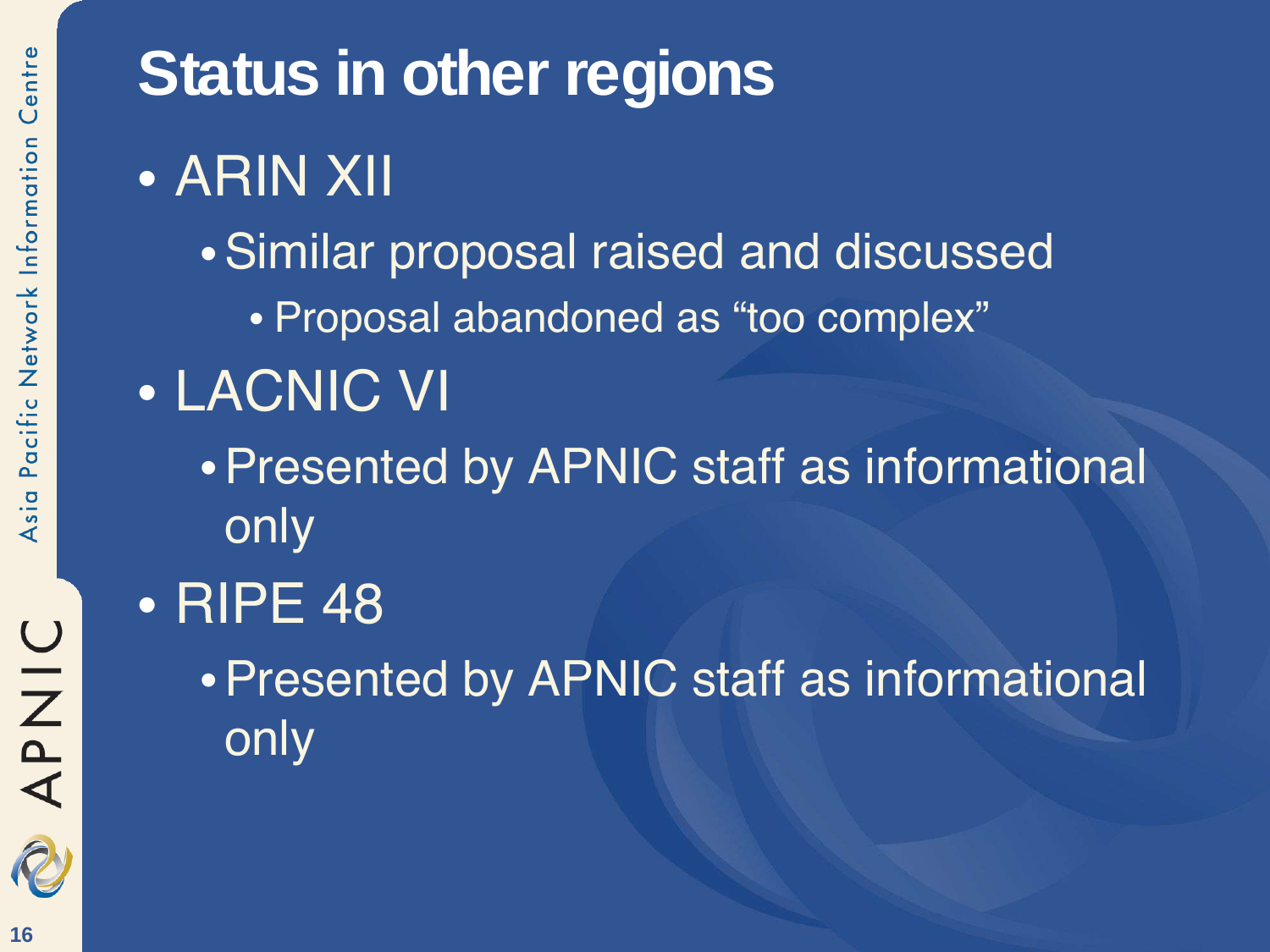

**17**

#### **Thank you!**

#### • Questions?